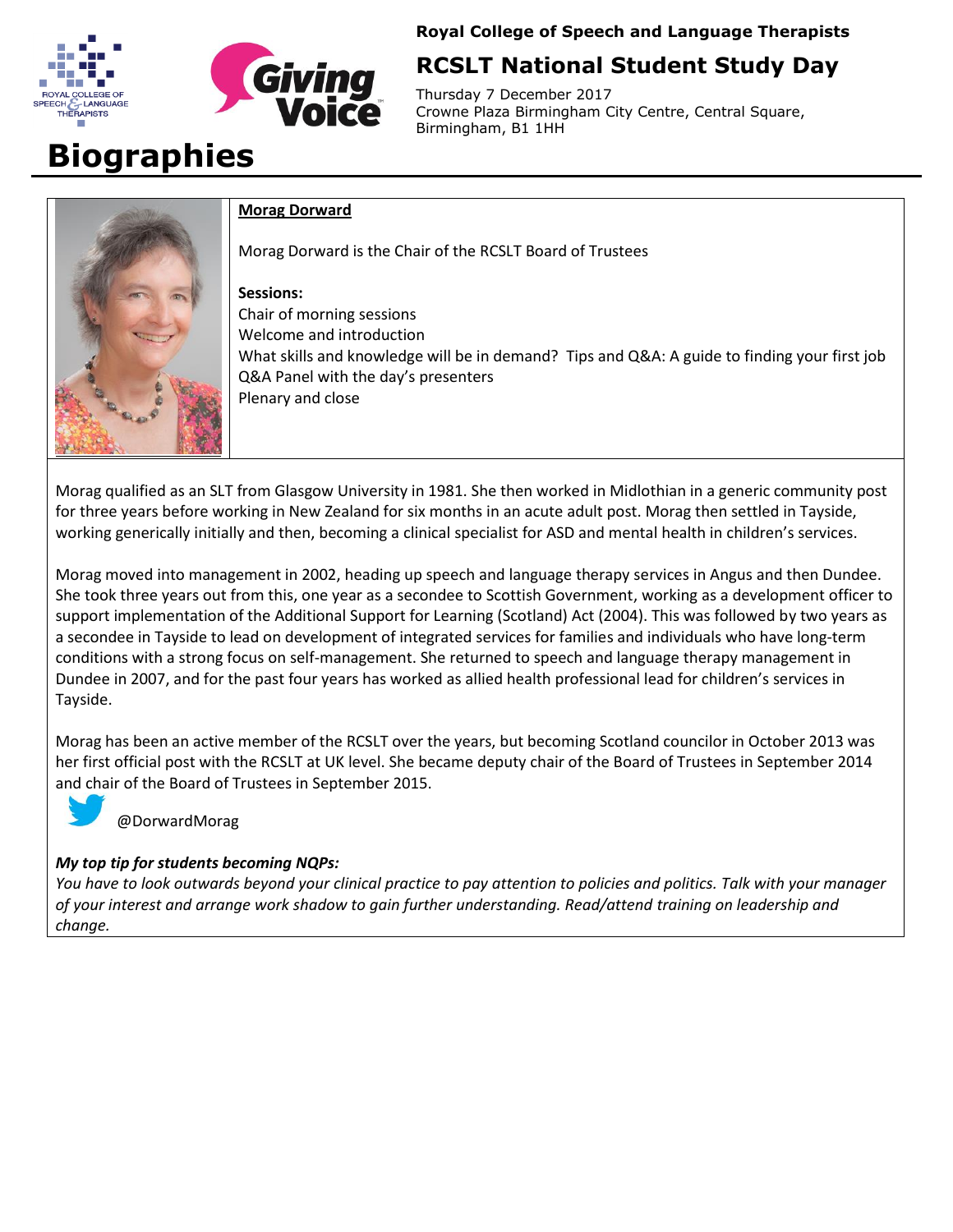# **Denise Bain**



Denise Bain is a final year student at Birmingham City University

**Session:** Your RCSLT National Student Study Day

Denise is a final year speech and language therapy student studying at Birmingham City University. Her first degree was a BA (Hons) Linguistics and Early Childhood Studies. After some time working in early years she saw the remarkable difference early intervention can make and it was one of the things that inspired her to pursue a career in speech and language therapy.

University life has really kept Denise embracing every opportunity possible. She has taken on the roles of student academic leader, Level-Up mentor (welcoming new students into university), and student ambassador. Most recently Denise participated in an international conference for speech and language therapy students in Belgium.

When she's not in the library Denise enjoys traveling, outdoor activities, socialising with friends and volunteering with children and young people. Now she looks forward to graduation and although she enjoys working with children is remaining open-minded about the future.



# @DenBain



Léonore is a final year student at Birmingham City University. She has previously studied at St. Bartholomew's School and Reading College before attending university. Léonore is a member of the BCU Speech and Language Therapy Society and helps to organise the events that are carried out by the society; the most recent one being a charity ball to raise money for the Stroke Association.

Léonore has also taken part in IP Light, which was an international exchange programme for European speech and language therapy students. This event allowed for everyone to see how the service delivery for speech and language therapy differs across countries.

As part of the course at BCU, Léonore has been on one clinical placement at the start of her second year. She now has experience working with mainstream pre-school and primary school aged children. Next year she will go on a second clinical placement which will provide her with valuable experience in working with adult stroke survivors in hospital. Léonore has also completed two observational experiences: one week in a nursery and four days in an adult voice clinic.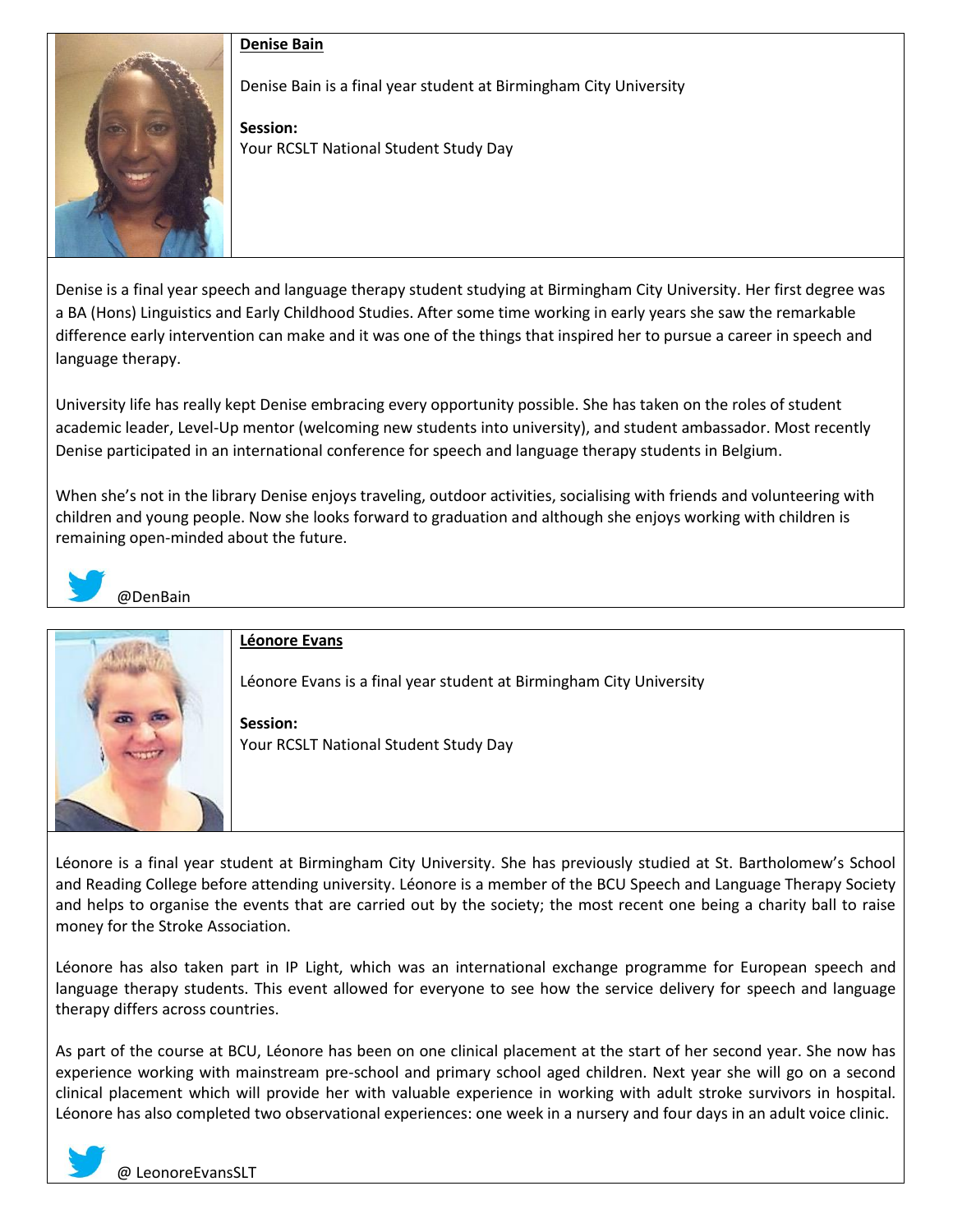

#### **Dominique Lowenthal**

Dominique Lowenthal is the Head of Professional Development at the RCSLT

## **Sessions:**

Departure lounge: Supporting your career journey – information, resources and networks Q&A panel with the day's presenters

Dominique oversees a varied and experienced professional development team who support members with research skills and dissemination, building and implementing the evidence base; producing professional guidance and position papers; developing e-learning and other Continuing Professional Development (CPD) resources; and providing members with one-to-one professional enquiry support.

Dominique is also passionate about supporting the RCSLT to take advantage of technology to bring members closer together, currently including the development of a new RCSLT website and online services.



@DomLowenthal

# *My top tip for students becoming NQPs:*

*Be confident, think outside the box and don't be afraid to put yourself out there. Be aware of your own strengths and weaknesses, and don't be afraid to ask questions.*



# **Amit Kulkarni**

Amit Kulkarni is the Research Manager at the RCSLT

#### **Sessions:**

Departure lounge: Supporting your career journey – information, resources and networks Q&A panel with the day's presenters

Amit is a highly specialist SLT with experience across a range of paediatric settings, from community clinics to mainstream schools, special schools and language units. This includes work with early years, primary and secondary aged children. He is a specialist in Developmental Language Disorder and has carried out qualitative and quantitative research projects in this area. This research has focused on the use of evidence-based interventions in everyday clinical practice.

Amit's role at the RCSLT is to continue supporting the development of research culture and capacity within the profession. This involves supporting members to use an evidence-based approach to practice. It also involves supporting members who are actively involved in research, as well as those who are spearheading the development of the evidence base.



@RCSLTResearch

*My top tip for students becoming NQPs: Just do it.*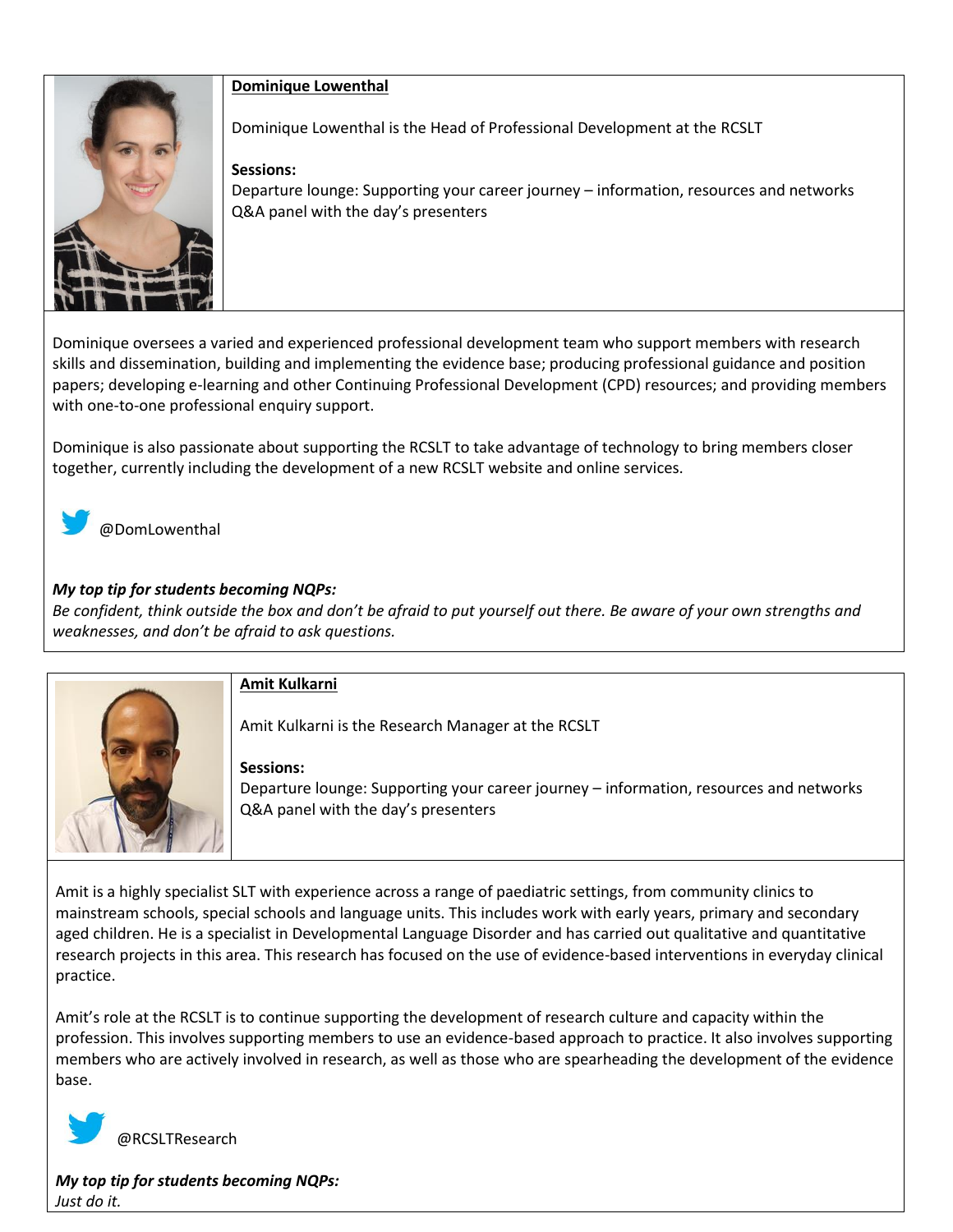# **Najmul Hussain**



Najmul Hussain is a Policy Officer at the RCSLT

# **Sessions:**

Departure lounge: Supporting your career journey – information, resources and networks Q&A panel with the day's presenters

Naj is an ex-civil servant with a background in policy development ranging from human rights, energy and infrastructure, international engagement and health and social care. He received his undergraduate degree at Sheffield Hallam University and has recently completed a masters degree from Lancaster University in diplomacy and international law.



@RCSLTPolicy

*My top tip for students becoming NQPs: Recognise the importance of policy and engage where you can.*



Kaleigh has been working at the RCSLT since 2014. She holds a BA in English Language and Literature from King's College London, and an MA in Public Policy from Queen Mary, University of London. Kaleigh's primary role is to support the UKwide Hubs communities and activities within the Hubs. She is passionate about building resilience and leadership capacity within communities and volunteer groups.

Prior to working at the RCSLT, Kaleigh worked for the NHS in various administration capacities and as a researcher and reporter for the Sambhavana Society in Mumbai.



@RCSLThubs

# *My top tip for students becoming NQPs:*

*Decide on a goal and then run with it with confidence and enthusiasm. Sometimes making the decision is the hardest part.*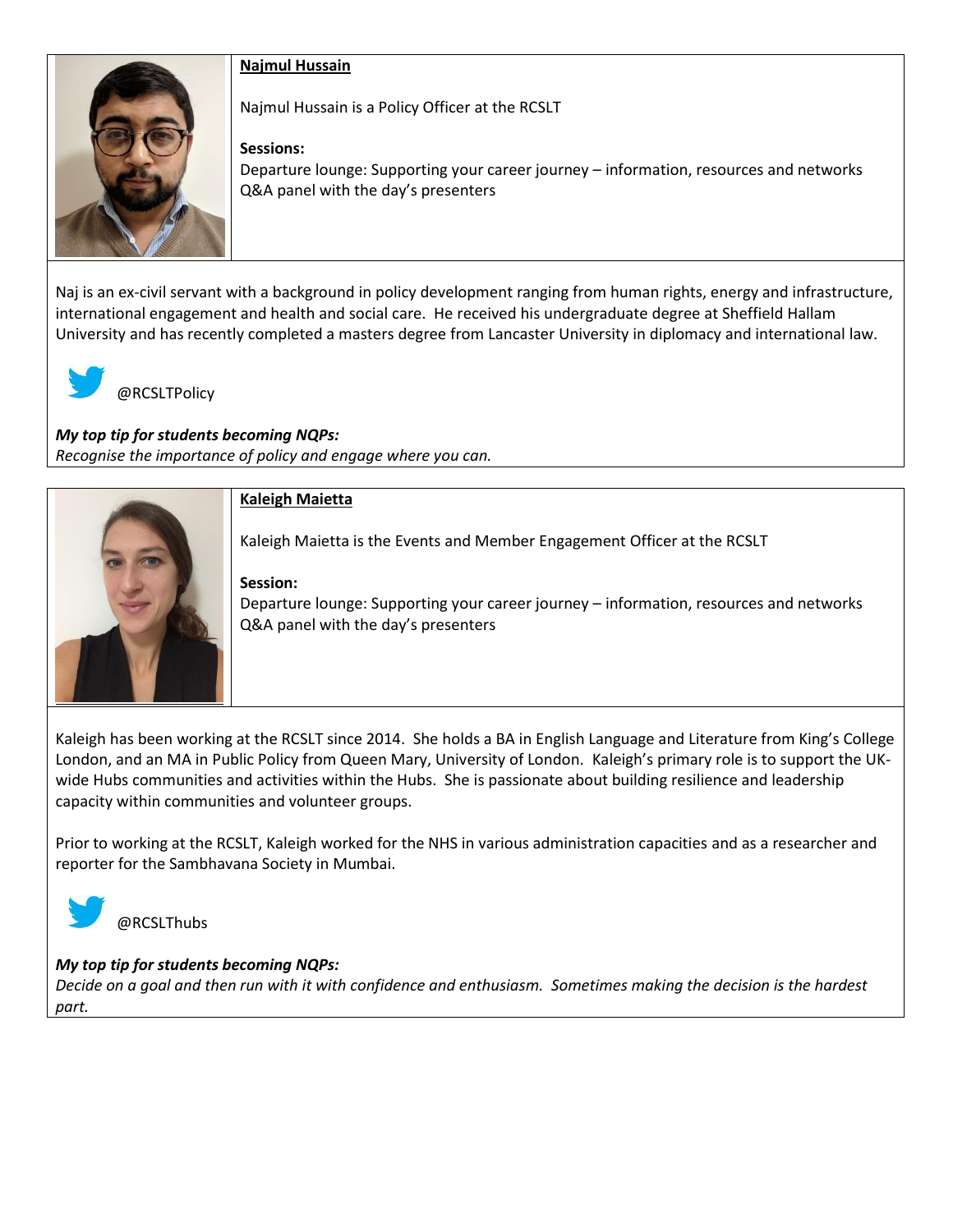#### **Zoe Hayes**



#### Zoe Hayes is an SLT at Staffordshire and Stoke-on-Trent Partnership NHS Trust

**Sessions:**  Take off: NQP Panel Q&A panel with the day's presenters

Zoe is a married mum of three who entered education later on in life. Prior to studying speech and language therapy, she was a full-time stay at home mum. Zoe became interested in speech and language therapy when her son accessed the local speech and language therapy service and she saw the positive impact this had on his development.

Zoe qualified as an SLT from De Montfort University in July 2015. Although jobs were advertised, there were none that immediately fit the profile of what she was looking for. Unable to find anything at that time she started working at her local ASDA – all the time still looking for positions in speech and language therapy. In November 2015 her 'dream job' was advertised at Staffordshire and Stoke-on-Trent Partnership NHS Trust working as part of a 'school readiness' team. This was a fixed term, three year post. She was successful at interview and has been working in the team since January 2016.

Zoe completed her competencies within 18 months and has had a range of experiences and CPD as part of the role, including speaking to more than 200 people at a 'school readiness' conference.



# @Zothebo

#### *My top tip for students becoming NQPs:*

*To always ask questions – clinicians do not expect you to know everything. Research the area you are going to be working in, e.g. go over childhood norms if in paediatrics etc.*



# **Nikki Freeman**

Nikki Freeman is an independent SLT at Nikki Freeman Speech and Language Therapy Services Ltd

**Sessions:**  Take off: NQP Panel Q&A panel with the day's presenters

Nikki worked as a primary school teacher for 29 years, teaching in early years and Key Stage 1 in mainstream schools. She became interested in speech and language therapy as she noticed an increasing number of children starting school with communication needs and felt limited as to how to help these children achieve their potential.

Nikki completed a BSc in Speech and Language Therapy at Birmingham City University, graduating in September 2015 following six years studying part time. At first she returned to teaching in March 2016; subsequently she successfully applied for a position as an NQT to work through the competency framework with an independent speech and language therapy company based in the West Midlands, to start in September 2016. This entailed setting up her own speech and language therapy company and working as an associate alongside other independent therapists.

Nikki completed her competencies in September 2017 and now works in three mainstream primary schools in Birmingham.

# *My top tip for students becoming NQPs:*

*Each day, note everything that went well in your sessions as well as reflecting on what you wish you had done differently*.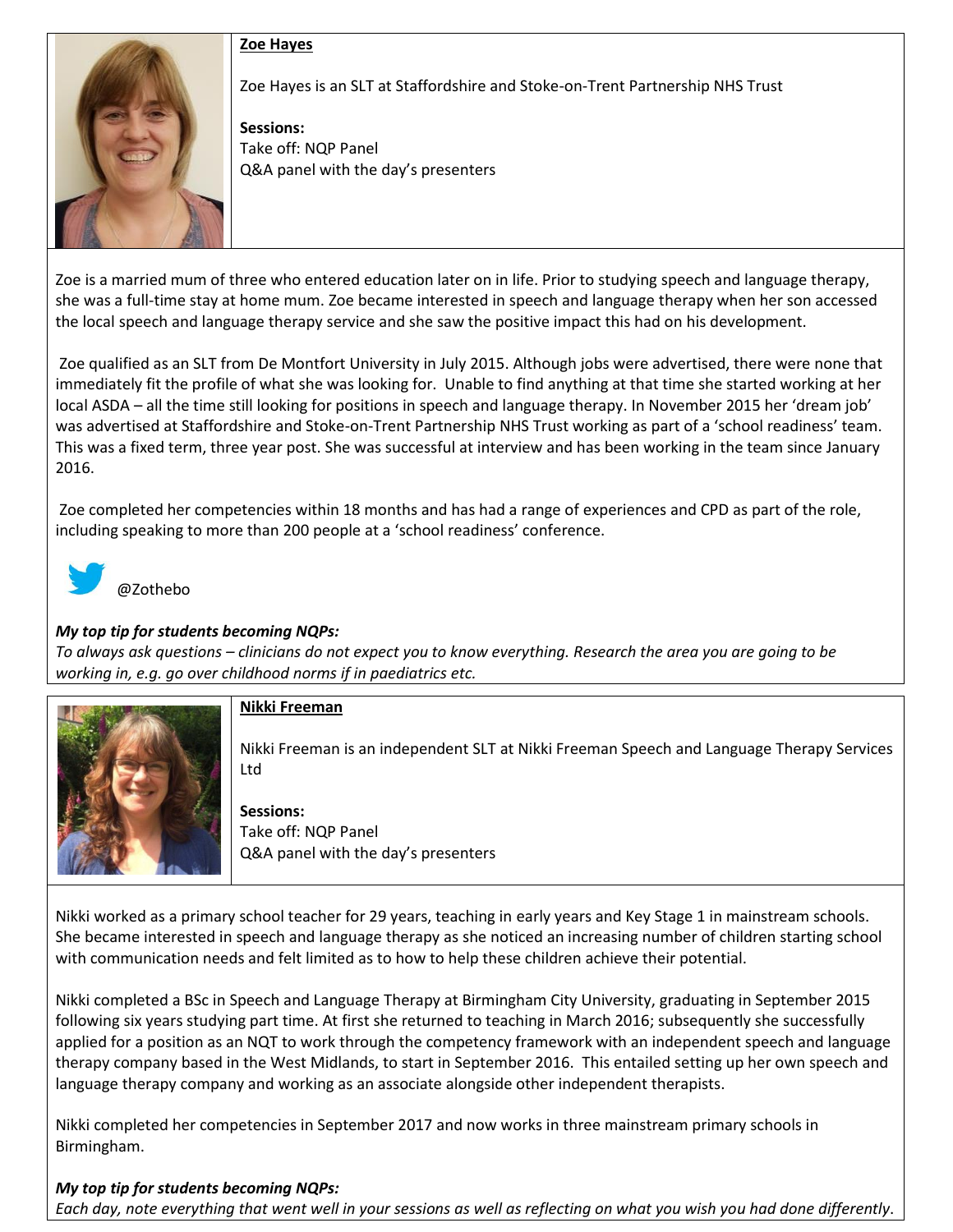

#### **Florence Cheesman**

Florence Cheesman is an SLT at Rampton High Secure Hospital

**Sessions:**  Take off: NQP Panel Q&A panel with the day's presenters

Florence is a Band 5 SLT at Rampton High Secure Psychiatric Hospital and St Andrew's Healthcare in Mansfield which has both medium and low secure units. Her caseloads consist mainly of mental health and autistic spectrum disorder patients, though Florence sees a wide variety of diagnoses. She went to Birmingham City University to gain her undergraduate degree.

#### *My top tip for students becoming NQPs:*

*Don't sweat the small stuff – when you are qualified you will think back to that one essay where you missed out by 1% and think "what was I worried about?"*



#### **Megan McCormick**

Megan McCormick is an SLT at I CAN

**Session:**  Take off: NQP Panel Q&A panel with the day's presenters

Megan is a newly qualified SLT working at Dawn House School in Nottingham, for the charity I CAN.

Megan has been working since September 2017 after studying speech and language therapy at the University of Reading. She enjoyed both adult and paediatric work during her training, however developed a strong passion for SEN after working in a school in Cambodia for six months after qualifying.

Megan presently works in a specialist school for children 5-19 years with severe or complex communication difficulties or Asperger's. She works with sixth form students age 16-19 years, with a varied case load including autism, dyspraxia, speech sound disorders, language disorders, global developmental delays, dysfluency, social anxieties and selective mutism.

Megan is passionate about teamwork and works closely with teachers, assistants, educational psychologists, residential care workers and parents in supporting her students in the educational setting and in transition to life after college. Therapy opportunities are wide and varied and include self -reflections, friendship groups, vocabulary groups, intensive speech sounds therapy, AAC and dysfluency work. She is presently working to complete her RCSLT newly qualified competencies.

*My top tip for students becoming NQPs: Good support in a first job is key*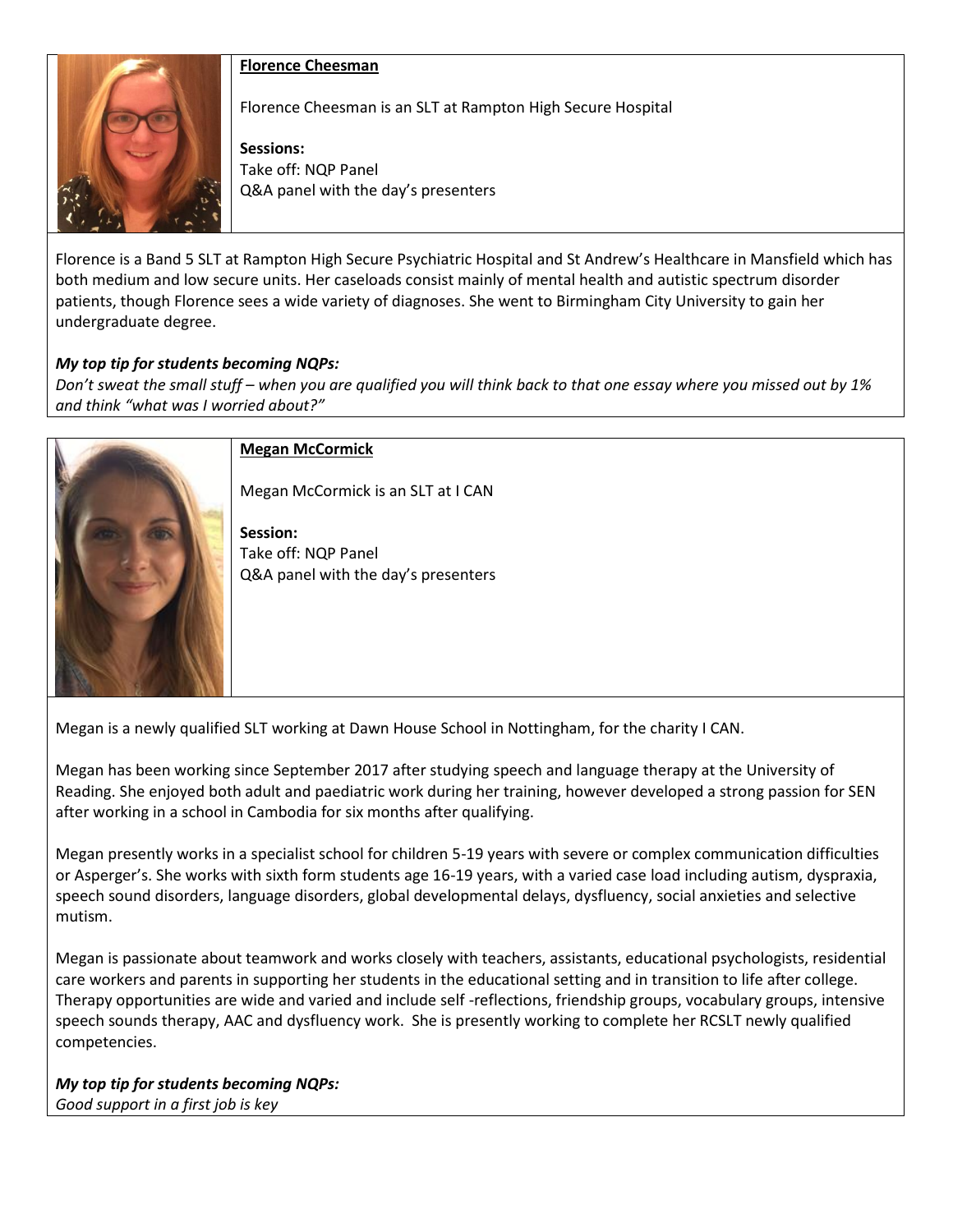# **Kamini Gadhok MBE**

Kamini Gadhok MBE is the CEO of the RCSLT

# **Session:**

Chair of afternoon sessions In flight: What skills and knowledge will be in demand? Getting ready for landing: Practical scenarios and discussion in finding your first roles Q&A panel with the day's presenters Prize draw Thanks and close

Kamini has been chief executive at the RCSLT since December 2000. The professional body for speech and language therapists in the UK, the RCSLT provides leadership for the profession and supports improvements to services for people with speech, language and communication needs (SLCN).

Kamini's primary role is to help deliver service change by building strong partnerships with key stakeholders across government, charities, other professional bodies and the regulator. Over the years, she has been involved in a number of government initiatives and policy developments. This has included being an adviser to the Bercow review of services for children with SLCN, which continues to inform and impact on key government policies.

Kamini received an MBE in June 2009 for services to the allied health professions.

As a former speech and language therapist, Kamini had direct patient care responsibilities for 14 years and has experience of working with a range of client groups (children, older people, people with learning difficulties) across all ages in hospitals, community health centres, special schools and mainstream schools.

Prior to her move to London in 1997, Kamini had three roles in Nottingham Community Health (NHS Trust): as a locality manager, with responsibility for meeting the health needs of local populations across three inner city health areas; as locality coordinator for speech and language therapy services; and as specialist adviser (bilingualism) leading the development of services for people for whom English is an additional language. In this role, Kamini established the Asian bilingual co-worker service, the first of its kind in the country.

In 1997, Kamini became ethnic health projects coordinator for the NHS and was seconded to the Department of Health to set up the Race Equality Unit, where she was section head until 2000.



@Kgadhok

*My top tip for students becoming NQPs: Critically question what you read and think about how it helps you in your work.*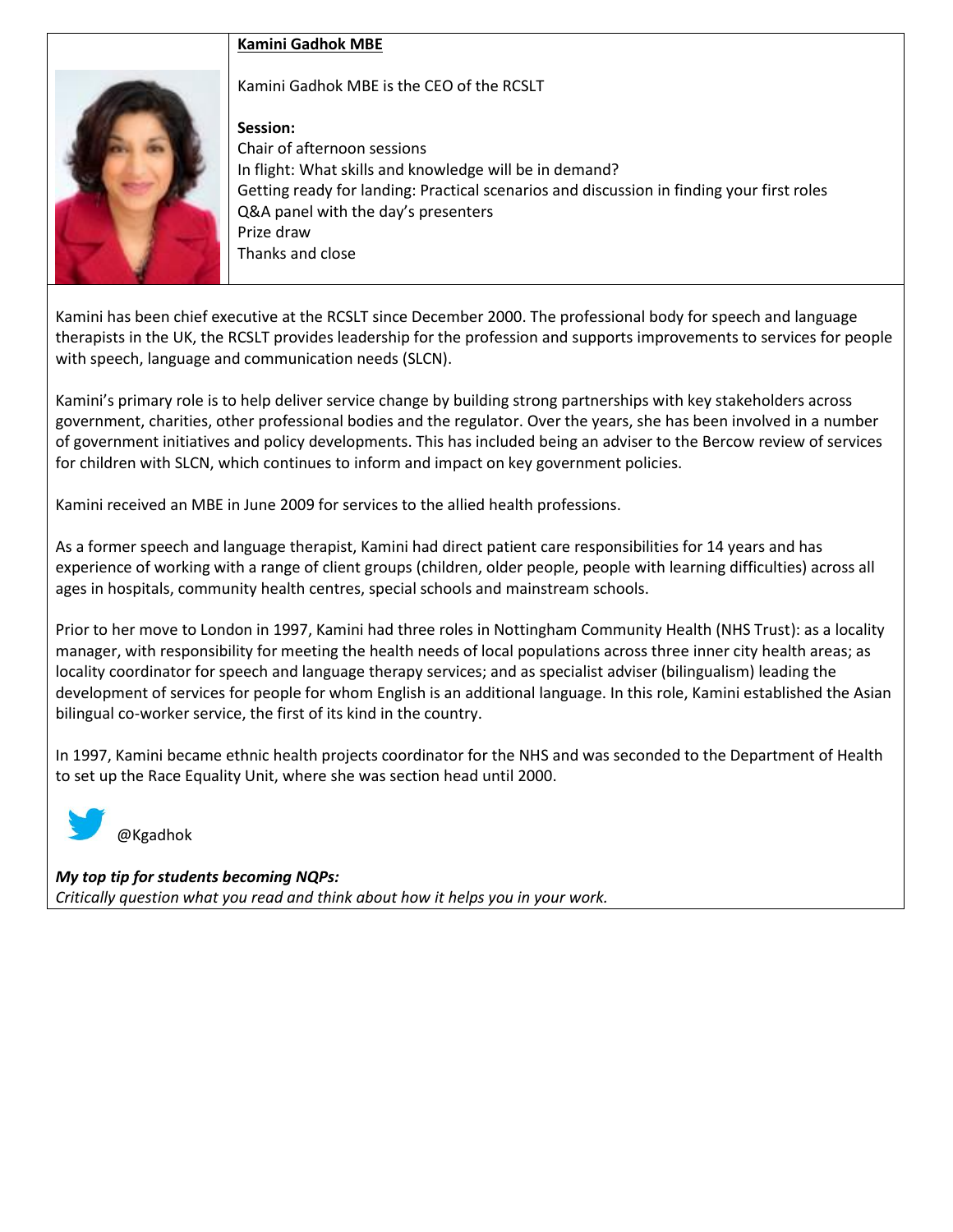# **Vanessa Hayward**



Vanessa Hayward is the Acting Head of Speech and Language Therapy at Cwm Taf University Health Board

#### **Sessions:**

In flight: What skills and knowledge will be in demand? Getting ready for landing: Practical scenarios and discussion in finding your first roles Q&A panel with the day's presenters

Vanessa was born in Gloucester where her interest in speech and language therapy was sparked by reading "A day in the life of a Speech Therapist" on the back of a magazine she read in the reception area at her school. She arranged to observe some therapists locally and qualified as a speech and language therapist in 1990, following completion of a degree at Leeds Polytechnic, back when dysphagia wasn't even on the curriculum.

She started her career in a mixed adult and children's post in Rotherham, but soon realised that her heart belonged to adult work. She moved back to Gloucester and took up a short term post in Worcester where there were more adult sessions available, followed by a full-time adult post based in Abergavenny. She then moved to Shrewsbury, having successfully acquired a more senior adult post which she loved, as it gave her a great deal of variety across acute and community, as well as the opportunity to develop a new dysphagia service and a taste of management.

A lecturer post came up in Cardiff (UWIC) and was too good an opportunity to miss, especially as it involved organising the placements and also providing a placement in a local hospital. She also did some temporary work back in Shrewsbury in the Christmas holiday.

These two years were enormously valuable and Vanessa really enjoyed developing relationships with the students and seeing them develop, however, the pull back to management was too strong. So she applied for a head of adult speech and language therapy service and deputy head post in Merthyr Tydfil. This is still where she is now, though her current role is head of speech and language therapy, being responsible for 65 staff.

She completed a MSc in Health Service Management at Cardiff University in 2008 and continues to carry a caseload, working with adults who stammer, and is an active member of a local CEN. She is also vice chair of Wales SLT Advisory Forum, has been a committee member of RCSLT's Finances and Resources Committee (FRC) and is currently a representative on the curriculum guidelines and NQP framework steering group.

*My top tip for students becoming NQPs: Be open to any opportunities and think carefully about what is unique about you!*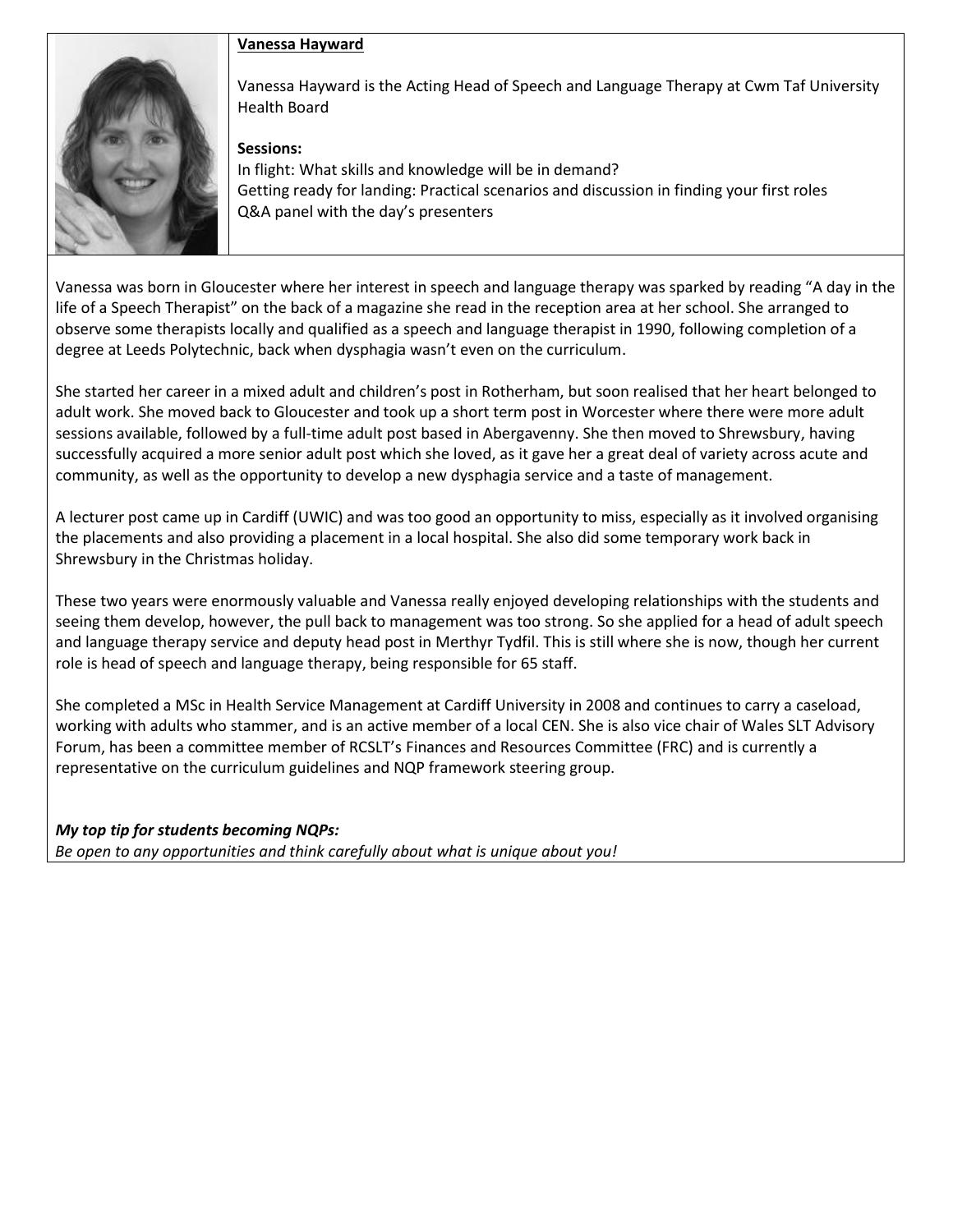#### **Lorna Povey**

Lorna Povey was manager of the speech and language therapy service for the Royal Wolverhampton Trust

#### **Sessions:**

In flight: What skills and knowledge will be in demand? Getting ready for landing: Practical scenarios and discussion in finding your first roles Q&A panel with the day's presenters

Lorna was manager of the speech and language therapy service for the Royal Wolverhampton Trust from May 1991 until November 2017. The service in Wolverhampton is a city-wide service for children and adults. Services are provided in hospitals, schools, clinics and clients' homes.

Prior to taking up the post in Wolverhampton, Lorna taught on the SLT course at what is now Birmingham City University.

Lorna has worked with a variety of clients groups; for many years she continued to hold a caseload in addition to managing the service. Her most recent areas of clinical specialism were voice and dysfluency.

Lorna has been actively involved with the support and development of NQPs through the service's preceptorship programme. Lorna is a firm believer in the clinician as a reflective learner. Reflection and ongoing clinical curiosity are essential skills for SLTs whatever stage they are at in their professional career.

Lorna is actively involved in RCSLT, being a member of the finance and resources committee and the working groups looking at curriculum guidelines, NQP competencies and children's services. Lorna is also a partner for the HCPC. This involves being a panel member for fitness to practice hearings and approval of university courses.

Outside of work Lorna has a keen interest in performing arts.

# *My top tip for students becoming NQPs:*

*Develop your personal survival toolkit. What can you do to develop your resilience? You are on a learning journey which will continue throughout your working career. Regularly take time to reflect on what has happened, what you have learnt and how you will apply this learning.*

*Don't be afraid to ask for help and or support. Nobody knows everything. Colleagues will be willing to help.*